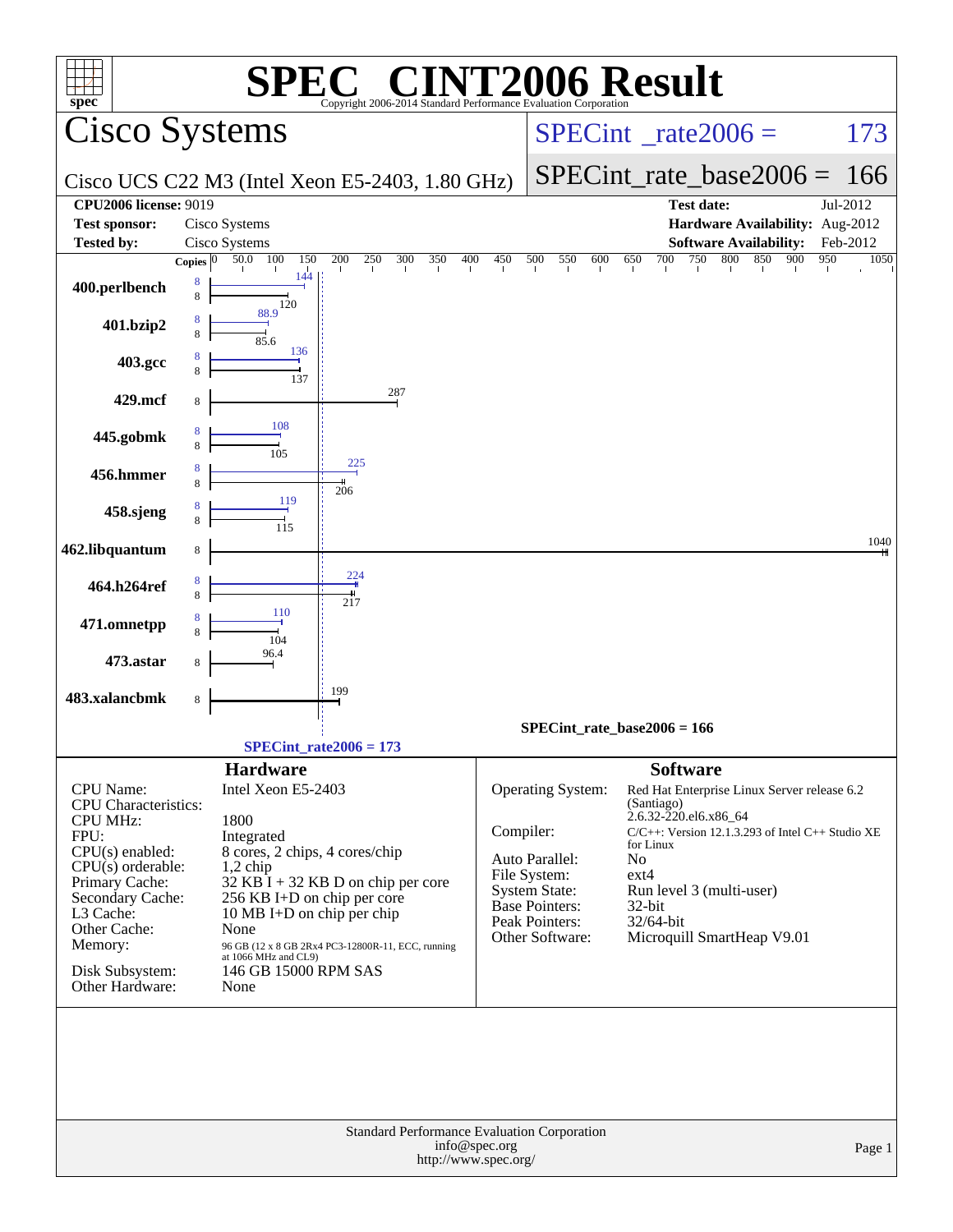

Cisco Systems

SPECint rate $2006 = 173$ 

Cisco UCS C22 M3 (Intel Xeon E5-2403, 1.80 GHz)

[SPECint\\_rate\\_base2006 =](http://www.spec.org/auto/cpu2006/Docs/result-fields.html#SPECintratebase2006) 166

**[CPU2006 license:](http://www.spec.org/auto/cpu2006/Docs/result-fields.html#CPU2006license)** 9019 **[Test date:](http://www.spec.org/auto/cpu2006/Docs/result-fields.html#Testdate)** Jul-2012

**[Test sponsor:](http://www.spec.org/auto/cpu2006/Docs/result-fields.html#Testsponsor)** Cisco Systems **[Hardware Availability:](http://www.spec.org/auto/cpu2006/Docs/result-fields.html#HardwareAvailability)** Aug-2012 **[Tested by:](http://www.spec.org/auto/cpu2006/Docs/result-fields.html#Testedby)** Cisco Systems **[Software Availability:](http://www.spec.org/auto/cpu2006/Docs/result-fields.html#SoftwareAvailability)** Feb-2012

#### **[Results Table](http://www.spec.org/auto/cpu2006/Docs/result-fields.html#ResultsTable)**

|                                                                                                          | <b>Base</b>   |                |       |                |       |                | <b>Peak</b> |               |                |              |                |              |                |              |
|----------------------------------------------------------------------------------------------------------|---------------|----------------|-------|----------------|-------|----------------|-------------|---------------|----------------|--------------|----------------|--------------|----------------|--------------|
| <b>Benchmark</b>                                                                                         | <b>Copies</b> | <b>Seconds</b> | Ratio | <b>Seconds</b> | Ratio | <b>Seconds</b> | Ratio       | <b>Copies</b> | <b>Seconds</b> | <b>Ratio</b> | <b>Seconds</b> | <b>Ratio</b> | <b>Seconds</b> | <b>Ratio</b> |
| 400.perlbench                                                                                            |               | 653            | 120   | 654            | 119   | 654            | 120         | 8             | 540            | 145          | 542            | 144          | 541            | 144          |
| 401.bzip2                                                                                                |               | 902            | 85.6  | 902            | 85.6  | 904            | 85.4        | 8             | 869            | 88.9         | 869            | 88.8         | 868            | 89.0         |
| $403.\mathrm{gcc}$                                                                                       |               | 469            | 137   | 468            | 138   | 469            | 137         | 8             | 472            | 136          | 473            | 136          | 471            | 137          |
| $429$ .mcf                                                                                               |               | 254            | 287   | 254            | 287   | 254            | 287         | 8             | 254            | 287          | 254            | 287          | 254            | 287          |
| $445$ .gobmk                                                                                             |               | 795            | 106   | 796            | 105   | 797            | 105         | 8             | 777            | 108          | 778            | 108          | 777            | <b>108</b>   |
| 456.hmmer                                                                                                |               | 362            | 206   | 362            | 206   | 367            | 203         | 8             | 331            | 225          | 332            | 225          | 332            | 225          |
| $458$ .sjeng                                                                                             |               | 845            | 115   | 846            | 114   | 845            | 115         | 8             | 811            | <u>119</u>   | 811            | 119          | 810            | 119          |
| 462.libquantum                                                                                           |               | 159            | 1040  | 160            | 1030  | 159            | 1040        | 8             | <u>159</u>     | 1040         | 160            | 1030         | 159            | 1040         |
| 464.h264ref                                                                                              |               | 800            | 221   | 818            | 216   | 814            | 217         | 8             | 781            | 227          | 792            | 224          | 797            | 222          |
| 471.omnetpp                                                                                              |               | 480            | 104   | 481            | 104   | 480            | 104         | 8             | 456            | <b>110</b>   | 456            | 110          | 456            | 110          |
| 473.astar                                                                                                |               | 582            | 96.6  | 582            | 96.4  | 582            | 96.4        | 8             | 582            | 96.6         | 582            | 96.4         | 582            | 96.4         |
| 483.xalancbmk                                                                                            |               | 279            | 198   | 277            | 199   | 278            | 199         | 8             | 279            | 198          | 277            | 199          | 278            | <u>199</u>   |
| Results appear in the order in which they were run. Bold underlined text indicates a median measurement. |               |                |       |                |       |                |             |               |                |              |                |              |                |              |

#### **[Submit Notes](http://www.spec.org/auto/cpu2006/Docs/result-fields.html#SubmitNotes)**

 The numactl mechanism was used to bind copies to processors. The config file option 'submit' was used to generate numactl commands to bind each copy to a specific processor. For details, please see the config file.

### **[Operating System Notes](http://www.spec.org/auto/cpu2006/Docs/result-fields.html#OperatingSystemNotes)**

Stack size set to unlimited using "ulimit -s unlimited"

#### **[Platform Notes](http://www.spec.org/auto/cpu2006/Docs/result-fields.html#PlatformNotes)**

Standard Performance Evaluation Corporation Sysinfo program /opt/cpu2006-1.2/config/sysinfo.rev6800 \$Rev: 6800 \$ \$Date:: 2011-10-11 #\$ 6f2ebdff5032aaa42e583f96b07f99d3 running on localhost.localdomain Thu Jul 26 16:10:41 2012 This section contains SUT (System Under Test) info as seen by some common utilities. To remove or add to this section, see: <http://www.spec.org/cpu2006/Docs/config.html#sysinfo> From /proc/cpuinfo model name : Intel(R) Xeon(R) CPU E5-2403 0 @ 1.80GHz 2 "physical id"s (chips) 8 "processors" cores, siblings (Caution: counting these is hw and system dependent. The following excerpts from /proc/cpuinfo might not be reliable. Use with caution.) cpu cores : 4 siblings : 4 Continued on next page

[info@spec.org](mailto:info@spec.org) <http://www.spec.org/>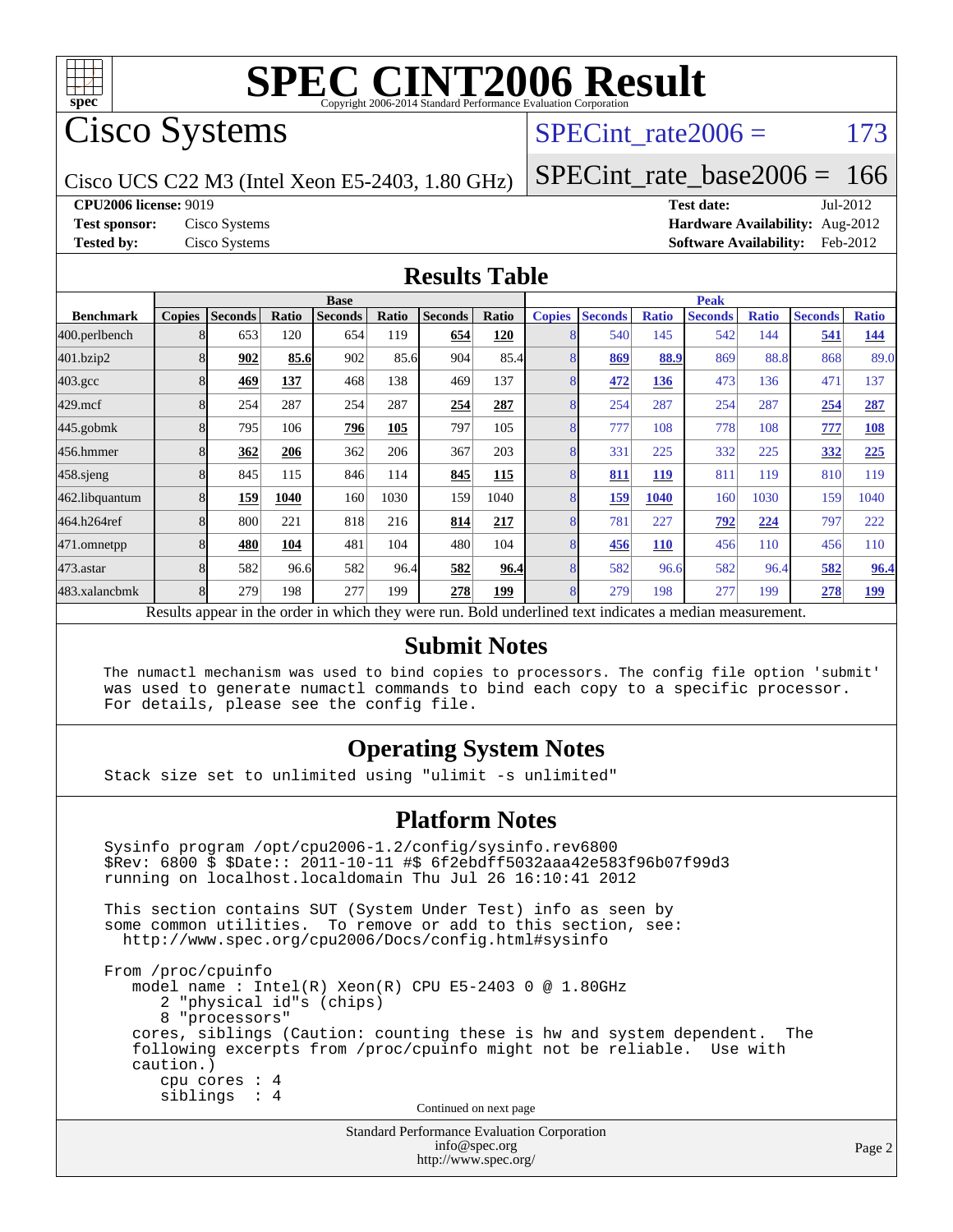

Cisco Systems

SPECint rate $2006 = 173$ 

Cisco UCS C22 M3 (Intel Xeon E5-2403, 1.80 GHz)

[SPECint\\_rate\\_base2006 =](http://www.spec.org/auto/cpu2006/Docs/result-fields.html#SPECintratebase2006) 166 **[CPU2006 license:](http://www.spec.org/auto/cpu2006/Docs/result-fields.html#CPU2006license)** 9019 **[Test date:](http://www.spec.org/auto/cpu2006/Docs/result-fields.html#Testdate)** Jul-2012

**[Test sponsor:](http://www.spec.org/auto/cpu2006/Docs/result-fields.html#Testsponsor)** Cisco Systems **[Hardware Availability:](http://www.spec.org/auto/cpu2006/Docs/result-fields.html#HardwareAvailability)** Aug-2012 **[Tested by:](http://www.spec.org/auto/cpu2006/Docs/result-fields.html#Testedby)** Cisco Systems **[Software Availability:](http://www.spec.org/auto/cpu2006/Docs/result-fields.html#SoftwareAvailability)** Feb-2012

#### **[Platform Notes \(Continued\)](http://www.spec.org/auto/cpu2006/Docs/result-fields.html#PlatformNotes)**

 physical 0: cores 0 1 2 3 physical 1: cores 0 1 2 3 cache size : 10240 KB

From /proc/meminfo<br>MemTotal: 99042964 kB HugePages\_Total: 0<br>Hugepagesize: 2048 kB Hugepagesize:

 /usr/bin/lsb\_release -d Red Hat Enterprise Linux Server release 6.2 (Santiago)

From /etc/\*release\* /etc/\*version\*

 redhat-release: Red Hat Enterprise Linux Server release 6.2 (Santiago) system-release: Red Hat Enterprise Linux Server release 6.2 (Santiago) system-release-cpe: cpe:/o:redhat:enterprise\_linux:6server:ga:server

 uname -a: Linux localhost.localdomain 2.6.32-220.el6.x86\_64 #1 SMP Wed Nov 9 08:03:13 EST 2011 x86\_64 x86\_64 x86\_64 GNU/Linux

run-level 3 Jul 25 07:57

 SPEC is set to: /opt/cpu2006-1.2 Filesystem Type Size Used Avail Use% Mounted on<br>
/dev/sdal ext4 134G 10G 118G 8% / 10G 118G

 Additional information from dmidecode: Memory: 12x 0xCE00 M393B1K70DH0-YK0 8 GB 1600 MHz 2 rank

(End of data from sysinfo program)

#### **[General Notes](http://www.spec.org/auto/cpu2006/Docs/result-fields.html#GeneralNotes)**

Environment variables set by runspec before the start of the run: LD\_LIBRARY\_PATH = "/opt/cpu2006-1.2/libs/32:/opt/cpu2006-1.2/libs/64" Binaries compiled on a system with 2 X Intel Xeon E5-2690 CPU + 128 GB memory using RHEL 6.2 Transparent Huge Pages enabled with: echo always > /sys/kernel/mm/redhat\_transparent\_hugepage/enabled Filesystem page cache cleared with: echo 1> /proc/sys/vm/drop\_caches

### **[Base Compiler Invocation](http://www.spec.org/auto/cpu2006/Docs/result-fields.html#BaseCompilerInvocation)**

[C benchmarks](http://www.spec.org/auto/cpu2006/Docs/result-fields.html#Cbenchmarks): [icc -m32](http://www.spec.org/cpu2006/results/res2012q3/cpu2006-20120823-24308.flags.html#user_CCbase_intel_icc_5ff4a39e364c98233615fdd38438c6f2)

Continued on next page

Standard Performance Evaluation Corporation [info@spec.org](mailto:info@spec.org) <http://www.spec.org/>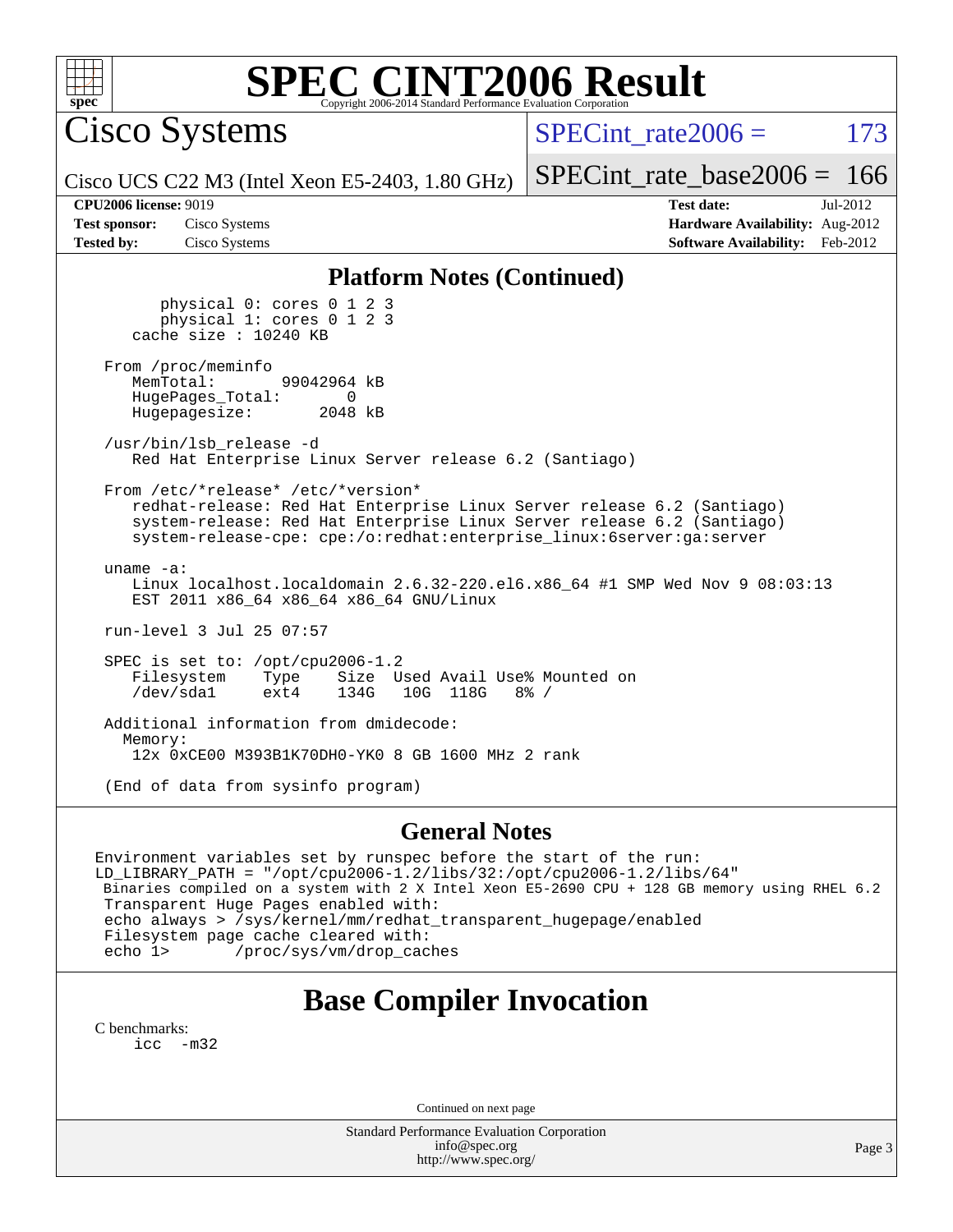| <b>SPEC CINT2006 Result</b><br>spec <sup>®</sup>                                                                                         |                                                                                  |  |  |  |  |  |  |
|------------------------------------------------------------------------------------------------------------------------------------------|----------------------------------------------------------------------------------|--|--|--|--|--|--|
| Cisco Systems                                                                                                                            | $SPECint rate 2006 =$<br>173                                                     |  |  |  |  |  |  |
| Cisco UCS C22 M3 (Intel Xeon E5-2403, 1.80 GHz)                                                                                          | $SPECint_rate_base2006 = 166$                                                    |  |  |  |  |  |  |
| <b>CPU2006 license: 9019</b><br><b>Test sponsor:</b><br>Cisco Systems                                                                    | <b>Test date:</b><br>Jul-2012                                                    |  |  |  |  |  |  |
| <b>Tested by:</b><br>Cisco Systems                                                                                                       | <b>Hardware Availability:</b> Aug-2012<br><b>Software Availability:</b> Feb-2012 |  |  |  |  |  |  |
| <b>Base Compiler Invocation (Continued)</b>                                                                                              |                                                                                  |  |  |  |  |  |  |
| $C_{++}$ benchmarks:<br>icpc -m32                                                                                                        |                                                                                  |  |  |  |  |  |  |
| <b>Base Portability Flags</b>                                                                                                            |                                                                                  |  |  |  |  |  |  |
| 400.perlbench: -DSPEC_CPU_LINUX_IA32<br>462.libquantum: -DSPEC_CPU_LINUX<br>483.xalancbmk: -DSPEC_CPU_LINUX                              |                                                                                  |  |  |  |  |  |  |
| <b>Base Optimization Flags</b><br>C benchmarks:                                                                                          |                                                                                  |  |  |  |  |  |  |
| -xSSE4.2 -ipo -03 -no-prec-div -opt-prefetch -opt-mem-layout-trans=3                                                                     |                                                                                  |  |  |  |  |  |  |
| $C_{++}$ benchmarks:<br>-xSSE4.2 -ipo -03 -no-prec-div -opt-prefetch -opt-mem-layout-trans=3<br>-Wl,-z, muldefs -L/smartheap -lsmartheap |                                                                                  |  |  |  |  |  |  |
| <b>Base Other Flags</b><br>C benchmarks:                                                                                                 |                                                                                  |  |  |  |  |  |  |
| 403.gcc: -Dalloca=_alloca                                                                                                                |                                                                                  |  |  |  |  |  |  |
| <b>Peak Compiler Invocation</b><br>C benchmarks (except as noted below):<br>$icc - m32$                                                  |                                                                                  |  |  |  |  |  |  |
| 400.perlbench: icc -m64                                                                                                                  |                                                                                  |  |  |  |  |  |  |
| 401.bzip2: icc -m64                                                                                                                      |                                                                                  |  |  |  |  |  |  |
| 456.hmmer: $\text{icc}$ -m64                                                                                                             |                                                                                  |  |  |  |  |  |  |
| 458.sjeng: icc -m64                                                                                                                      |                                                                                  |  |  |  |  |  |  |
| $C_{++}$ benchmarks:<br>icpc -m32                                                                                                        |                                                                                  |  |  |  |  |  |  |
| Standard Performance Evaluation Corporation                                                                                              |                                                                                  |  |  |  |  |  |  |
| info@spec.org<br>http://www.spec.org/                                                                                                    | Page 4                                                                           |  |  |  |  |  |  |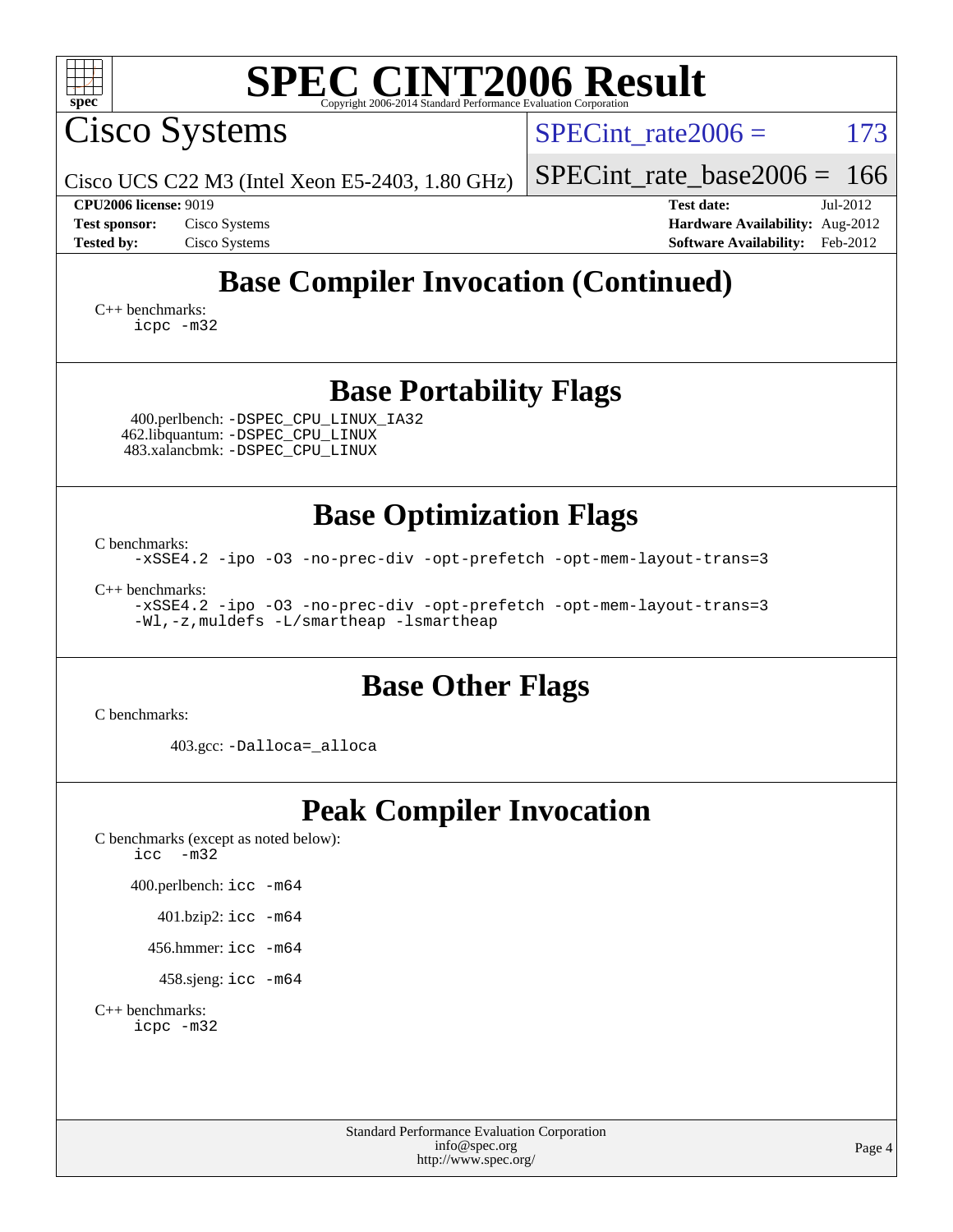

Cisco Systems

SPECint rate $2006 = 173$ 

Cisco UCS C22 M3 (Intel Xeon E5-2403, 1.80 GHz)

[SPECint\\_rate\\_base2006 =](http://www.spec.org/auto/cpu2006/Docs/result-fields.html#SPECintratebase2006)  $166$ 

**[CPU2006 license:](http://www.spec.org/auto/cpu2006/Docs/result-fields.html#CPU2006license)** 9019 **[Test date:](http://www.spec.org/auto/cpu2006/Docs/result-fields.html#Testdate)** Jul-2012 **[Test sponsor:](http://www.spec.org/auto/cpu2006/Docs/result-fields.html#Testsponsor)** Cisco Systems **[Hardware Availability:](http://www.spec.org/auto/cpu2006/Docs/result-fields.html#HardwareAvailability)** Aug-2012 **[Tested by:](http://www.spec.org/auto/cpu2006/Docs/result-fields.html#Testedby)** Cisco Systems **[Software Availability:](http://www.spec.org/auto/cpu2006/Docs/result-fields.html#SoftwareAvailability)** Feb-2012

### **[Peak Portability Flags](http://www.spec.org/auto/cpu2006/Docs/result-fields.html#PeakPortabilityFlags)**

 400.perlbench: [-DSPEC\\_CPU\\_LP64](http://www.spec.org/cpu2006/results/res2012q3/cpu2006-20120823-24308.flags.html#b400.perlbench_peakCPORTABILITY_DSPEC_CPU_LP64) [-DSPEC\\_CPU\\_LINUX\\_X64](http://www.spec.org/cpu2006/results/res2012q3/cpu2006-20120823-24308.flags.html#b400.perlbench_peakCPORTABILITY_DSPEC_CPU_LINUX_X64) 401.bzip2: [-DSPEC\\_CPU\\_LP64](http://www.spec.org/cpu2006/results/res2012q3/cpu2006-20120823-24308.flags.html#suite_peakCPORTABILITY401_bzip2_DSPEC_CPU_LP64) 456.hmmer: [-DSPEC\\_CPU\\_LP64](http://www.spec.org/cpu2006/results/res2012q3/cpu2006-20120823-24308.flags.html#suite_peakCPORTABILITY456_hmmer_DSPEC_CPU_LP64) 458.sjeng: [-DSPEC\\_CPU\\_LP64](http://www.spec.org/cpu2006/results/res2012q3/cpu2006-20120823-24308.flags.html#suite_peakCPORTABILITY458_sjeng_DSPEC_CPU_LP64) 462.libquantum: [-DSPEC\\_CPU\\_LINUX](http://www.spec.org/cpu2006/results/res2012q3/cpu2006-20120823-24308.flags.html#b462.libquantum_peakCPORTABILITY_DSPEC_CPU_LINUX) 483.xalancbmk: [-DSPEC\\_CPU\\_LINUX](http://www.spec.org/cpu2006/results/res2012q3/cpu2006-20120823-24308.flags.html#b483.xalancbmk_peakCXXPORTABILITY_DSPEC_CPU_LINUX)

## **[Peak Optimization Flags](http://www.spec.org/auto/cpu2006/Docs/result-fields.html#PeakOptimizationFlags)**

[C benchmarks](http://www.spec.org/auto/cpu2006/Docs/result-fields.html#Cbenchmarks):

 400.perlbench: [-xSSE4.2](http://www.spec.org/cpu2006/results/res2012q3/cpu2006-20120823-24308.flags.html#user_peakPASS2_CFLAGSPASS2_LDCFLAGS400_perlbench_f-xSSE42_f91528193cf0b216347adb8b939d4107)(pass 2) [-prof-gen](http://www.spec.org/cpu2006/results/res2012q3/cpu2006-20120823-24308.flags.html#user_peakPASS1_CFLAGSPASS1_LDCFLAGS400_perlbench_prof_gen_e43856698f6ca7b7e442dfd80e94a8fc)(pass 1) [-ipo](http://www.spec.org/cpu2006/results/res2012q3/cpu2006-20120823-24308.flags.html#user_peakPASS2_CFLAGSPASS2_LDCFLAGS400_perlbench_f-ipo)(pass 2) [-O3](http://www.spec.org/cpu2006/results/res2012q3/cpu2006-20120823-24308.flags.html#user_peakPASS2_CFLAGSPASS2_LDCFLAGS400_perlbench_f-O3)(pass 2) [-no-prec-div](http://www.spec.org/cpu2006/results/res2012q3/cpu2006-20120823-24308.flags.html#user_peakPASS2_CFLAGSPASS2_LDCFLAGS400_perlbench_f-no-prec-div)(pass 2) [-prof-use](http://www.spec.org/cpu2006/results/res2012q3/cpu2006-20120823-24308.flags.html#user_peakPASS2_CFLAGSPASS2_LDCFLAGS400_perlbench_prof_use_bccf7792157ff70d64e32fe3e1250b55)(pass 2) [-auto-ilp32](http://www.spec.org/cpu2006/results/res2012q3/cpu2006-20120823-24308.flags.html#user_peakCOPTIMIZE400_perlbench_f-auto-ilp32)  $401.bzip2: -xSSE4.2(pass 2) -prof-qen(pass 1) -ipo(pass 2)$  $401.bzip2: -xSSE4.2(pass 2) -prof-qen(pass 1) -ipo(pass 2)$  $401.bzip2: -xSSE4.2(pass 2) -prof-qen(pass 1) -ipo(pass 2)$  $401.bzip2: -xSSE4.2(pass 2) -prof-qen(pass 1) -ipo(pass 2)$  $401.bzip2: -xSSE4.2(pass 2) -prof-qen(pass 1) -ipo(pass 2)$ [-O3](http://www.spec.org/cpu2006/results/res2012q3/cpu2006-20120823-24308.flags.html#user_peakPASS2_CFLAGSPASS2_LDCFLAGS401_bzip2_f-O3)(pass 2) [-no-prec-div](http://www.spec.org/cpu2006/results/res2012q3/cpu2006-20120823-24308.flags.html#user_peakPASS2_CFLAGSPASS2_LDCFLAGS401_bzip2_f-no-prec-div)(pass 2) [-prof-use](http://www.spec.org/cpu2006/results/res2012q3/cpu2006-20120823-24308.flags.html#user_peakPASS2_CFLAGSPASS2_LDCFLAGS401_bzip2_prof_use_bccf7792157ff70d64e32fe3e1250b55)(pass 2) [-opt-prefetch](http://www.spec.org/cpu2006/results/res2012q3/cpu2006-20120823-24308.flags.html#user_peakCOPTIMIZE401_bzip2_f-opt-prefetch) [-auto-ilp32](http://www.spec.org/cpu2006/results/res2012q3/cpu2006-20120823-24308.flags.html#user_peakCOPTIMIZE401_bzip2_f-auto-ilp32) [-ansi-alias](http://www.spec.org/cpu2006/results/res2012q3/cpu2006-20120823-24308.flags.html#user_peakCOPTIMIZE401_bzip2_f-ansi-alias) 403.gcc: [-xSSE4.2](http://www.spec.org/cpu2006/results/res2012q3/cpu2006-20120823-24308.flags.html#user_peakCOPTIMIZE403_gcc_f-xSSE42_f91528193cf0b216347adb8b939d4107) [-ipo](http://www.spec.org/cpu2006/results/res2012q3/cpu2006-20120823-24308.flags.html#user_peakCOPTIMIZE403_gcc_f-ipo) [-O3](http://www.spec.org/cpu2006/results/res2012q3/cpu2006-20120823-24308.flags.html#user_peakCOPTIMIZE403_gcc_f-O3) [-no-prec-div](http://www.spec.org/cpu2006/results/res2012q3/cpu2006-20120823-24308.flags.html#user_peakCOPTIMIZE403_gcc_f-no-prec-div) 429.mcf: basepeak = yes 445.gobmk: [-xSSE4.2](http://www.spec.org/cpu2006/results/res2012q3/cpu2006-20120823-24308.flags.html#user_peakPASS2_CFLAGSPASS2_LDCFLAGS445_gobmk_f-xSSE42_f91528193cf0b216347adb8b939d4107)(pass 2) [-prof-gen](http://www.spec.org/cpu2006/results/res2012q3/cpu2006-20120823-24308.flags.html#user_peakPASS1_CFLAGSPASS1_LDCFLAGS445_gobmk_prof_gen_e43856698f6ca7b7e442dfd80e94a8fc)(pass 1) [-prof-use](http://www.spec.org/cpu2006/results/res2012q3/cpu2006-20120823-24308.flags.html#user_peakPASS2_CFLAGSPASS2_LDCFLAGS445_gobmk_prof_use_bccf7792157ff70d64e32fe3e1250b55)(pass 2) [-ansi-alias](http://www.spec.org/cpu2006/results/res2012q3/cpu2006-20120823-24308.flags.html#user_peakCOPTIMIZE445_gobmk_f-ansi-alias) [-opt-mem-layout-trans=3](http://www.spec.org/cpu2006/results/res2012q3/cpu2006-20120823-24308.flags.html#user_peakCOPTIMIZE445_gobmk_f-opt-mem-layout-trans_a7b82ad4bd7abf52556d4961a2ae94d5) 456.hmmer: [-xSSE4.2](http://www.spec.org/cpu2006/results/res2012q3/cpu2006-20120823-24308.flags.html#user_peakCOPTIMIZE456_hmmer_f-xSSE42_f91528193cf0b216347adb8b939d4107) [-ipo](http://www.spec.org/cpu2006/results/res2012q3/cpu2006-20120823-24308.flags.html#user_peakCOPTIMIZE456_hmmer_f-ipo) [-O3](http://www.spec.org/cpu2006/results/res2012q3/cpu2006-20120823-24308.flags.html#user_peakCOPTIMIZE456_hmmer_f-O3) [-no-prec-div](http://www.spec.org/cpu2006/results/res2012q3/cpu2006-20120823-24308.flags.html#user_peakCOPTIMIZE456_hmmer_f-no-prec-div) [-unroll2](http://www.spec.org/cpu2006/results/res2012q3/cpu2006-20120823-24308.flags.html#user_peakCOPTIMIZE456_hmmer_f-unroll_784dae83bebfb236979b41d2422d7ec2) [-auto-ilp32](http://www.spec.org/cpu2006/results/res2012q3/cpu2006-20120823-24308.flags.html#user_peakCOPTIMIZE456_hmmer_f-auto-ilp32) 458.sjeng: [-xSSE4.2](http://www.spec.org/cpu2006/results/res2012q3/cpu2006-20120823-24308.flags.html#user_peakPASS2_CFLAGSPASS2_LDCFLAGS458_sjeng_f-xSSE42_f91528193cf0b216347adb8b939d4107)(pass 2) [-prof-gen](http://www.spec.org/cpu2006/results/res2012q3/cpu2006-20120823-24308.flags.html#user_peakPASS1_CFLAGSPASS1_LDCFLAGS458_sjeng_prof_gen_e43856698f6ca7b7e442dfd80e94a8fc)(pass 1) [-ipo](http://www.spec.org/cpu2006/results/res2012q3/cpu2006-20120823-24308.flags.html#user_peakPASS2_CFLAGSPASS2_LDCFLAGS458_sjeng_f-ipo)(pass 2) [-O3](http://www.spec.org/cpu2006/results/res2012q3/cpu2006-20120823-24308.flags.html#user_peakPASS2_CFLAGSPASS2_LDCFLAGS458_sjeng_f-O3)(pass 2) [-no-prec-div](http://www.spec.org/cpu2006/results/res2012q3/cpu2006-20120823-24308.flags.html#user_peakPASS2_CFLAGSPASS2_LDCFLAGS458_sjeng_f-no-prec-div)(pass 2) [-prof-use](http://www.spec.org/cpu2006/results/res2012q3/cpu2006-20120823-24308.flags.html#user_peakPASS2_CFLAGSPASS2_LDCFLAGS458_sjeng_prof_use_bccf7792157ff70d64e32fe3e1250b55)(pass 2) [-unroll4](http://www.spec.org/cpu2006/results/res2012q3/cpu2006-20120823-24308.flags.html#user_peakCOPTIMIZE458_sjeng_f-unroll_4e5e4ed65b7fd20bdcd365bec371b81f) [-auto-ilp32](http://www.spec.org/cpu2006/results/res2012q3/cpu2006-20120823-24308.flags.html#user_peakCOPTIMIZE458_sjeng_f-auto-ilp32)  $462$ .libquantum: basepeak = yes 464.h264ref: [-xSSE4.2](http://www.spec.org/cpu2006/results/res2012q3/cpu2006-20120823-24308.flags.html#user_peakPASS2_CFLAGSPASS2_LDCFLAGS464_h264ref_f-xSSE42_f91528193cf0b216347adb8b939d4107)(pass 2) [-prof-gen](http://www.spec.org/cpu2006/results/res2012q3/cpu2006-20120823-24308.flags.html#user_peakPASS1_CFLAGSPASS1_LDCFLAGS464_h264ref_prof_gen_e43856698f6ca7b7e442dfd80e94a8fc)(pass 1) [-ipo](http://www.spec.org/cpu2006/results/res2012q3/cpu2006-20120823-24308.flags.html#user_peakPASS2_CFLAGSPASS2_LDCFLAGS464_h264ref_f-ipo)(pass 2) [-O3](http://www.spec.org/cpu2006/results/res2012q3/cpu2006-20120823-24308.flags.html#user_peakPASS2_CFLAGSPASS2_LDCFLAGS464_h264ref_f-O3)(pass 2) [-no-prec-div](http://www.spec.org/cpu2006/results/res2012q3/cpu2006-20120823-24308.flags.html#user_peakPASS2_CFLAGSPASS2_LDCFLAGS464_h264ref_f-no-prec-div)(pass 2) [-prof-use](http://www.spec.org/cpu2006/results/res2012q3/cpu2006-20120823-24308.flags.html#user_peakPASS2_CFLAGSPASS2_LDCFLAGS464_h264ref_prof_use_bccf7792157ff70d64e32fe3e1250b55)(pass 2) [-unroll2](http://www.spec.org/cpu2006/results/res2012q3/cpu2006-20120823-24308.flags.html#user_peakCOPTIMIZE464_h264ref_f-unroll_784dae83bebfb236979b41d2422d7ec2) [-ansi-alias](http://www.spec.org/cpu2006/results/res2012q3/cpu2006-20120823-24308.flags.html#user_peakCOPTIMIZE464_h264ref_f-ansi-alias) [C++ benchmarks:](http://www.spec.org/auto/cpu2006/Docs/result-fields.html#CXXbenchmarks) 471.omnetpp: [-xSSE4.2](http://www.spec.org/cpu2006/results/res2012q3/cpu2006-20120823-24308.flags.html#user_peakPASS2_CXXFLAGSPASS2_LDCXXFLAGS471_omnetpp_f-xSSE42_f91528193cf0b216347adb8b939d4107)(pass 2) [-prof-gen](http://www.spec.org/cpu2006/results/res2012q3/cpu2006-20120823-24308.flags.html#user_peakPASS1_CXXFLAGSPASS1_LDCXXFLAGS471_omnetpp_prof_gen_e43856698f6ca7b7e442dfd80e94a8fc)(pass 1) [-ipo](http://www.spec.org/cpu2006/results/res2012q3/cpu2006-20120823-24308.flags.html#user_peakPASS2_CXXFLAGSPASS2_LDCXXFLAGS471_omnetpp_f-ipo)(pass 2) [-O3](http://www.spec.org/cpu2006/results/res2012q3/cpu2006-20120823-24308.flags.html#user_peakPASS2_CXXFLAGSPASS2_LDCXXFLAGS471_omnetpp_f-O3)(pass 2) [-no-prec-div](http://www.spec.org/cpu2006/results/res2012q3/cpu2006-20120823-24308.flags.html#user_peakPASS2_CXXFLAGSPASS2_LDCXXFLAGS471_omnetpp_f-no-prec-div)(pass 2) [-prof-use](http://www.spec.org/cpu2006/results/res2012q3/cpu2006-20120823-24308.flags.html#user_peakPASS2_CXXFLAGSPASS2_LDCXXFLAGS471_omnetpp_prof_use_bccf7792157ff70d64e32fe3e1250b55)(pass 2) [-ansi-alias](http://www.spec.org/cpu2006/results/res2012q3/cpu2006-20120823-24308.flags.html#user_peakCXXOPTIMIZE471_omnetpp_f-ansi-alias) [-opt-ra-region-strategy=block](http://www.spec.org/cpu2006/results/res2012q3/cpu2006-20120823-24308.flags.html#user_peakCXXOPTIMIZE471_omnetpp_f-opt-ra-region-strategy_a0a37c372d03933b2a18d4af463c1f69) [-Wl,-z,muldefs](http://www.spec.org/cpu2006/results/res2012q3/cpu2006-20120823-24308.flags.html#user_peakEXTRA_LDFLAGS471_omnetpp_link_force_multiple1_74079c344b956b9658436fd1b6dd3a8a) [-L/smartheap -lsmartheap](http://www.spec.org/cpu2006/results/res2012q3/cpu2006-20120823-24308.flags.html#user_peakEXTRA_LIBS471_omnetpp_SmartHeap_7c9e394a5779e1a7fec7c221e123830c) 473.astar: basepeak = yes Continued on next page

> Standard Performance Evaluation Corporation [info@spec.org](mailto:info@spec.org) <http://www.spec.org/>